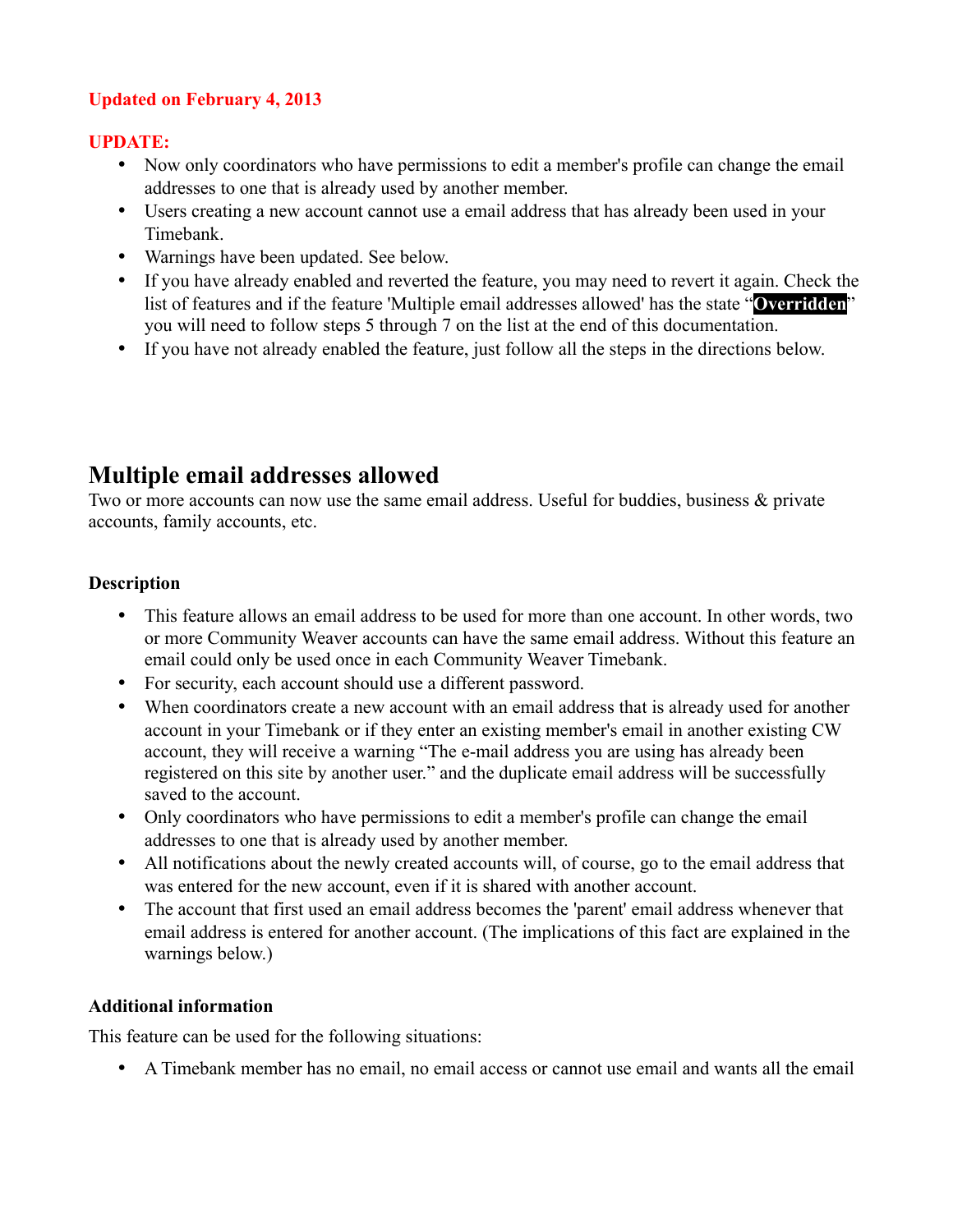to go to another Timebank member (a buddy) who will manage all email for his/her account.

- A family wants to have separate accounts for each family member and wants all email notifications to go to a single email address.
- A person wants 2 Timebanks accounts (for example: one for private use and one for business use) and wants to use the same email address for both.
- An organization wants to have separate Timebank accounts for different staff, different projects or for other reasons and want to have all email communication about these different accounts to be sent to a single email address.

## **Can I disable this feature?**

- The Primary Coordinator cannot return to the configuration in which duplicate email addresses are not allowed.
- If you disable this feature after you have enabled it, the feature is still active. Removing the check mark will not disable the configuration.
- Disabling the feature will not delete any data.
- If you have enabled it and have started to use multiple email addresses, is it not advisable to attempt to return to the previous configuration in which duplicate email addresses are not allowed.

## **Warnings**

- The login for the first account that is assigned a certain email address (the 'parent' account) can continue to login with either the 'username' or the email accounts. The second and additional accounts that are assigned the same email address that is used by the 'parent' account can no longer login with that email address. The additional accounts can only use the 'username' to login to Community Weaver. This could cause confusion in Timebanks where the members have been taught/requested to use only their email address to login.
- This feature, which is being implemented as a work-around for missing 'Guardian Angel' features, does not keep the coordinators informed with email notifications as 'Guardian Angel' did.
- Coordinators cannot look at a members profile and see that they are (or are not) using an email address that is also used by another account.
- There is a cumbersome work-around for coordinators to find accounts with the same email address. A coordinator can export the list of members, creating a csv file, import the csv file into a spreadsheet or database program and then sort for or search for identical email addresses. Since a csv export is snapshot of the list of members at any one time, this process will needs to be repeated whenever a coordinator to have up-to-date members lists to check for accounts with the same email addresses.
- There is no way to determine which of the duplicate email accounts is the 'parent' account (the account that can use the email address to login), other than trial and error.
- If coordinators want to keep track of which accounts have duplicate email addresses and which accounts have the 'parent' account, they will need to make their own notes.
- Consult with your site-admin to deal with any customizations implemented by the site-admin that may be influenced by this feature. If you have no site-admin, you may ignore this warning.